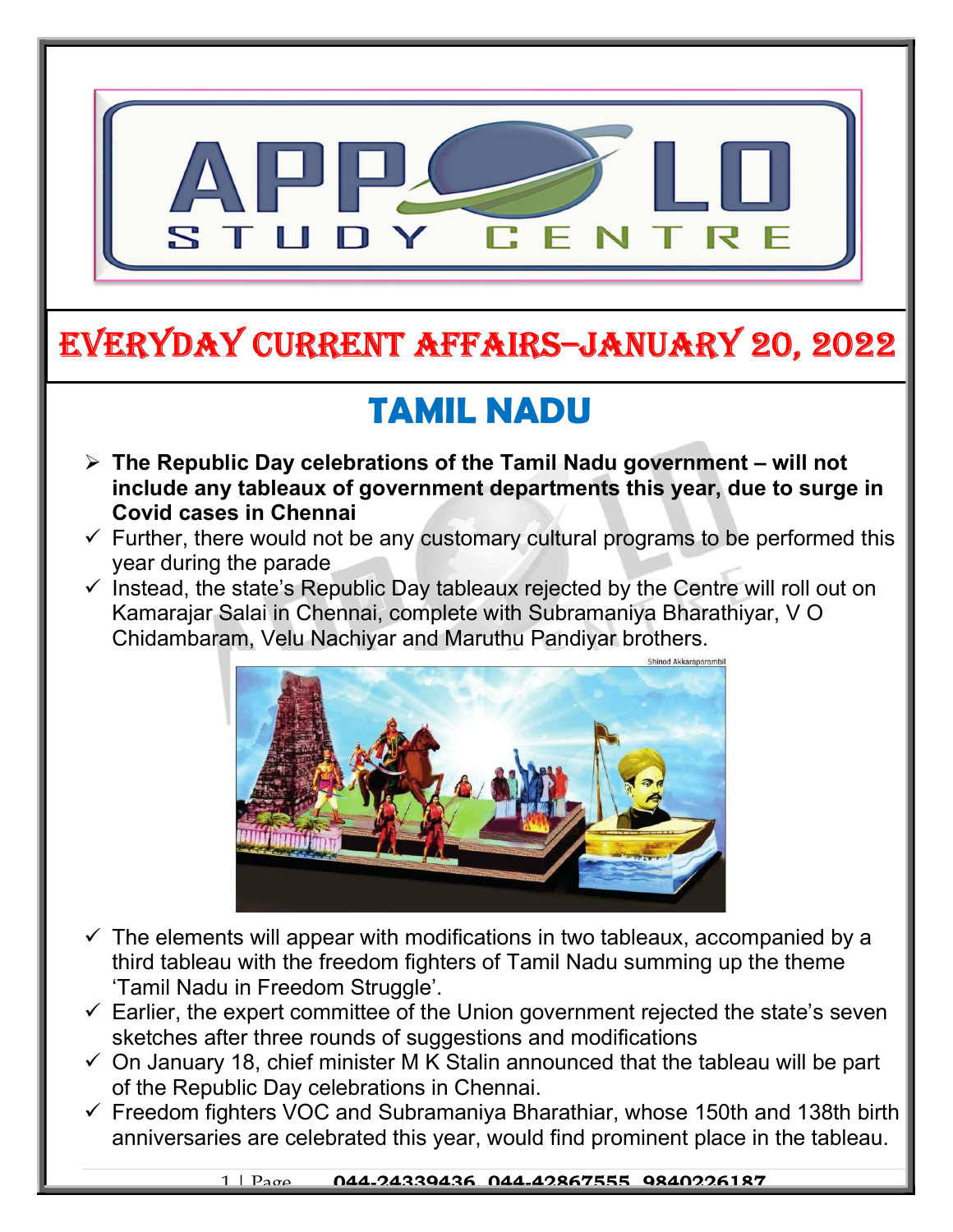- $\checkmark$  The design approved by the committee in the third round had the bust of VOC on a ship model, but the state government's latest design has the leader, imprisoned by the British, pulling the oil press in jail, beside the ship model.
- $\checkmark$  The second tableau will have queen Velu Nachiyar, the first queen to have fought the British, riding a horse with a sword with women soldiers holding spears.
- $\checkmark$  Kalaiyar temple and the hanging of freedom fighters Maruthu Pandiyar brothers in public would be part of the tableau
- $\checkmark$  The tableaus will be taken to all important cities in the state after the Republic Day event in Chennai.

## NATIONAL

- $\geq$  On January 19, the subject expert committee (SEC) of the Central Drugs Standard Control Organisation (CDSCO) - recommended regular market approval for Covaxin and Covishield
- $\checkmark$  However, the vaccines will continue to be available and administered only at the centres that are registered under the government's CoWin platform
- $\checkmark$  A full market authorisation is granted when a vaccine is deemed safe and effective for most people who are inoculated with it.
- $\checkmark$  Such an approval is given after submission and review of full data from phase 1, 2 and 3 trials of the jab.
- $\checkmark$  Once a full approval is given, the manufacturers are not required to file safety and adverse events data every 15 days and instead do so only once in six months
- $\checkmark$  Since January 3 last year, Covishield and Covaxin have been available under Emergency Use Authorisation (EUA) from the Drugs Controller General of India (DCGI).
- $\checkmark$  An emergency use authorisation (EUA) is given after studying data from phase 1 and 2, when regulators conclude that the vaccine has more benefits than risks
- $\checkmark$  Bharat Biotech's Covaxin is India's first indigenous vaccine against Covid-19, while Serum Institute locally manufactures Britain's AstraZeneca-Oxford jab as 'Covishield.'
- $\checkmark$  On August 23, 2021, the US FDA gave the first full regulatory approval for a Covid-19 vaccine to Pfizer-BioNTech Covid-19 vaccine (Comirnaty) for individuals 16 years and older.
- On January 19, The Union Cabinet approved an additional ₹974 crore for payment of interest for the six-month Covid loan moratorium period, taking the total support to nearly ₹6,500 crore.
- For several categories of loans of up ₹2 crore given to MSMEs or as housing, education, personal or auto loans — the government had provided ₹5,500 crore in the budget for the current financial year.
- But overall claims now add up to ₹6,474 crore, requiring an additional provision in the budget, which was cleared by the Union Cabinet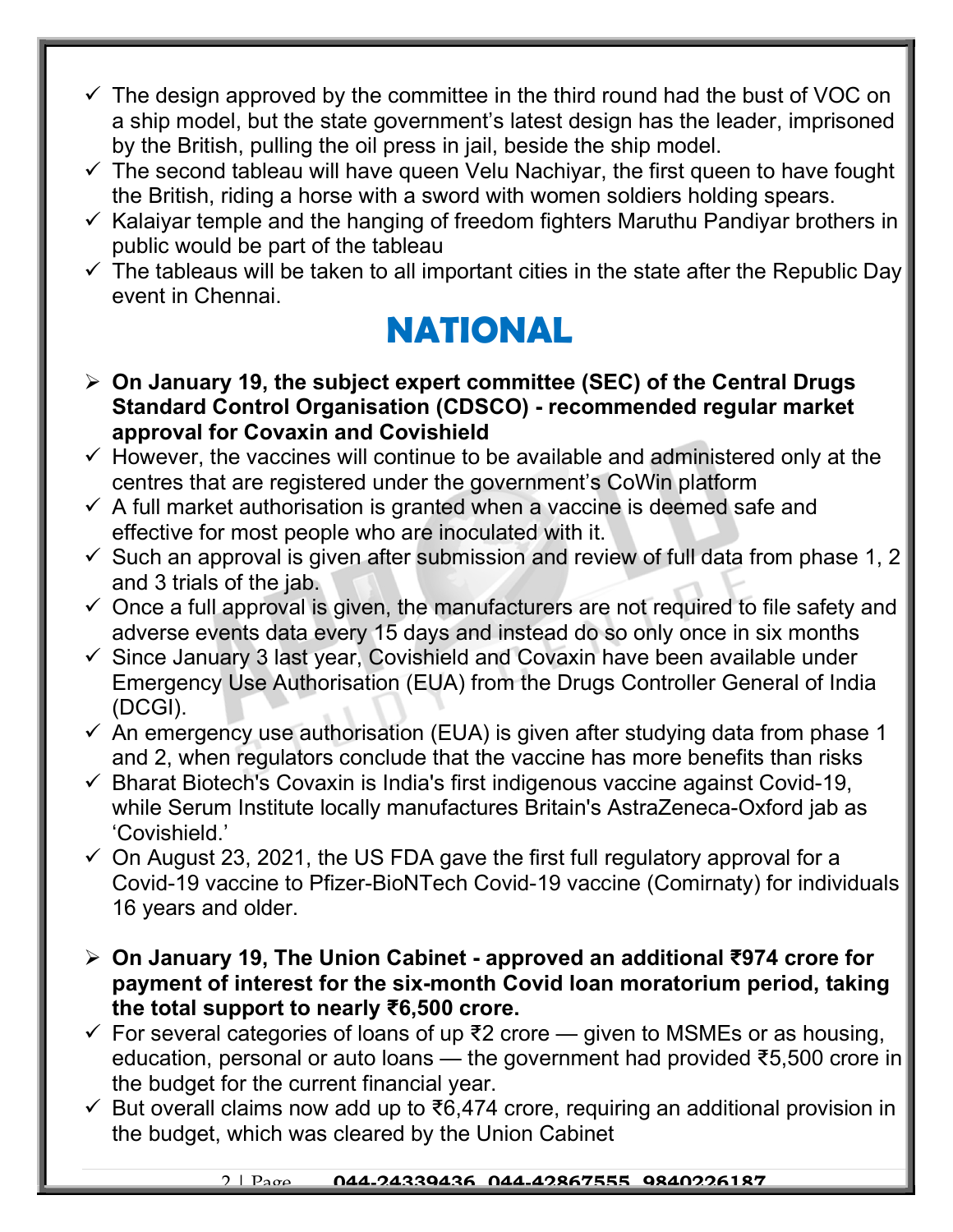- Further, the Union Cabinet also cleared equity infusion of ₹1,500 crore into IREDA (Indian Renewable Energy Development Agency) to boost its lending capacity
- $\checkmark$  The equity infusion will enhance IREDA's net worth, boosting the agency's lending capacity to ₹12,000 crore.
- $\checkmark$  This amount will be helpful for financing up to 4,000 MW of additional renewable capacity.
- $\checkmark$  This will lead to a reduction in carbon emission of more than 7 million tonnes CO  $_2$ per year.
- $\checkmark$  The government targets setting up of 450 GW green energy capacity as part of fulfilling its COP26 net-zero promise.
- $\triangleright$  Air India cancels most of its flights on the India-US routes over safety concerns pertaining to the 5G communications rollout in the US and its possible hazardous effect on aircraft navigation systems.
- $\checkmark$  Further, several airlines in the Middle East, a popular transit hub, have started cancelling flights to many US cities.
- $\checkmark$  Emirates, the largest user of Boeing's mini-jumbo is set to suspend nine US routes.
- $\checkmark$  British Airways, Singapore Airlines, Lufthansa and Korean Air Lines have switched planes on select routes.
- $\checkmark$  Earlier, the US aviation giant Boeing cautioned 5G signals might interfere with the radio altimeter – device that determines a plane's altitude - of its 777 flights
- $\checkmark$  The so-called C-band frequencies used by 5G are closer to the portion of airwaves used by the altimeters than the frequencies used by earlier generations of cellular service.
- $\checkmark$  The issue appeared to particularly impact the Boeing 777, aircraft used by carriers worldwide.
- On January 19, Defence PSU Hindustan Aeronautics Limited (HAL) has signed a contract with the Government of Mauritius for exporting one Advanced Light Helicopter (ALH Mk III) for the Mauritius Police Force in Bengaluru



3 | Page 044.24339436 044.42867555 9840226187